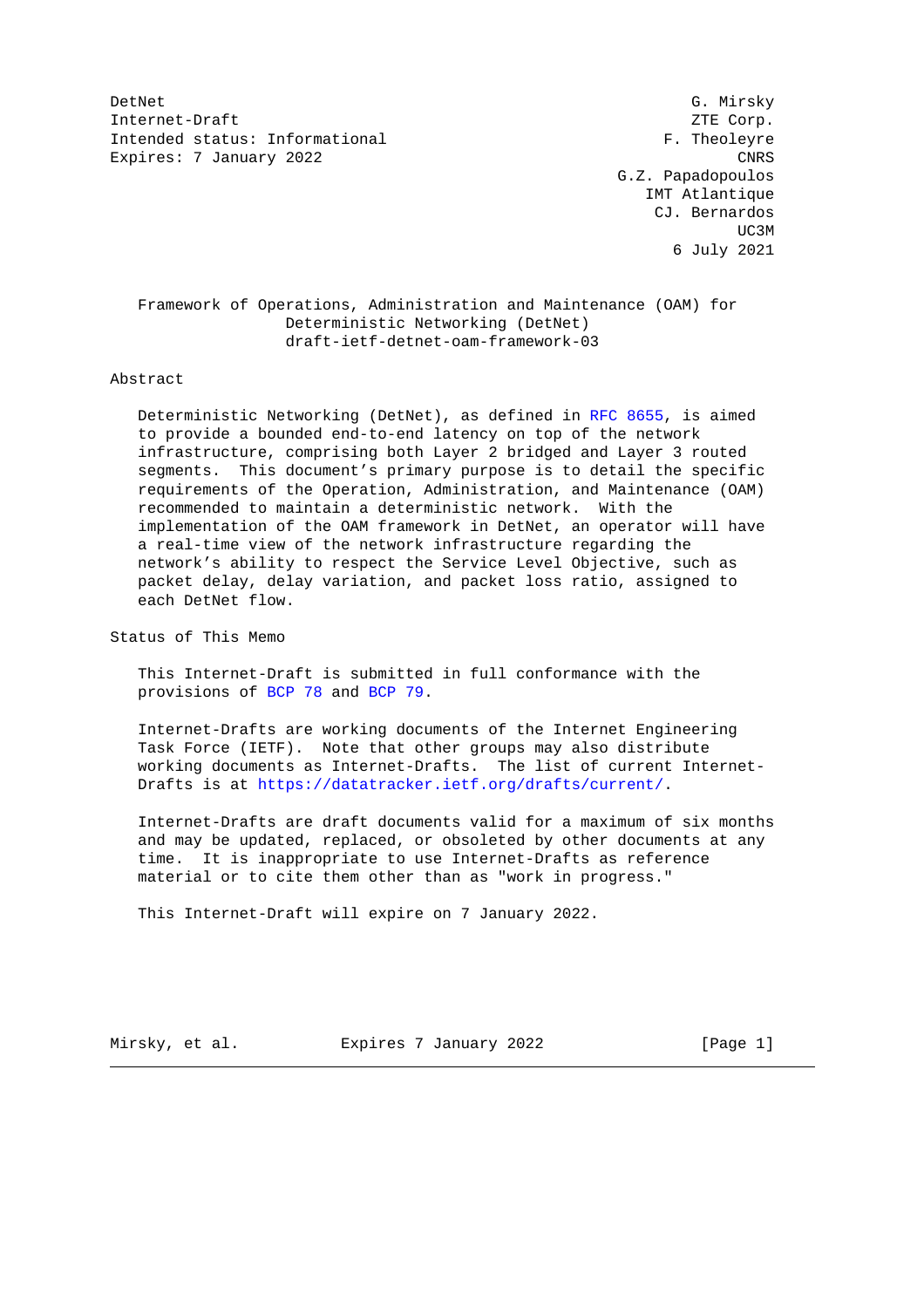## Copyright Notice

 Copyright (c) 2021 IETF Trust and the persons identified as the document authors. All rights reserved.

 This document is subject to [BCP 78](https://tools.ietf.org/pdf/bcp78) and the IETF Trust's Legal Provisions Relating to IETF Documents [\(https://trustee.ietf.org/](https://trustee.ietf.org/license-info) [license-info\)](https://trustee.ietf.org/license-info) in effect on the date of publication of this document. Please review these documents carefully, as they describe your rights and restrictions with respect to this document. Code Components extracted from this document must include Simplified BSD License text as described in Section 4.e of the [Trust Legal Provisions](https://trustee.ietf.org/license-info) and are provided without warranty as described in the Simplified BSD License.

Table of Contents

| 1 <sup>1</sup> | Introduction $\ldots \ldots \ldots \ldots \ldots \ldots \ldots \ldots$<br>3                         |  |
|----------------|-----------------------------------------------------------------------------------------------------|--|
| 1.1.           | 3                                                                                                   |  |
| 1.2.           | 4                                                                                                   |  |
| 1.3.           | 5<br>Requirements Language                                                                          |  |
|                | 5                                                                                                   |  |
| $\mathbf{3}$ . | $6\overline{6}$                                                                                     |  |
| 3.1.           | Information Collection<br>6                                                                         |  |
| 3.2.           | 7                                                                                                   |  |
| 3.3.           | Connectivity Verification<br>7                                                                      |  |
| 3.4.           | 7                                                                                                   |  |
| 3.5.           | Fault Verification/detection<br>8                                                                   |  |
| 3.6.           | 8<br>Fault Localization and Characterization                                                        |  |
| 3.7.           | 8<br>Use of Hybrid OAM in DetNet                                                                    |  |
|                | 9                                                                                                   |  |
| 4.1.           | 9<br>Collection of metrics                                                                          |  |
| 4.2.           | Worst-case metrics<br>10                                                                            |  |
| 5.             | 10                                                                                                  |  |
| 5.1.           | Replication / Elimination<br>10                                                                     |  |
| 5.2.           | Resource Reservation<br>.<br>11                                                                     |  |
|                | 5.3. Soft transition after reconfiguration<br>11                                                    |  |
| 6.             | 11                                                                                                  |  |
| 7.             | 13                                                                                                  |  |
| 8 <sub>1</sub> | 13                                                                                                  |  |
| 9.             | 13                                                                                                  |  |
|                | 13                                                                                                  |  |
| $10.1$ .       | Normative References<br>13                                                                          |  |
| 10.2.          | Informative References<br>13                                                                        |  |
|                | Authors' Addresses<br>15<br>والمناور والمناور والمناور والمناور والمناور والمناور والمناور والمناور |  |

Mirsky, et al. Expires 7 January 2022 [Page 2]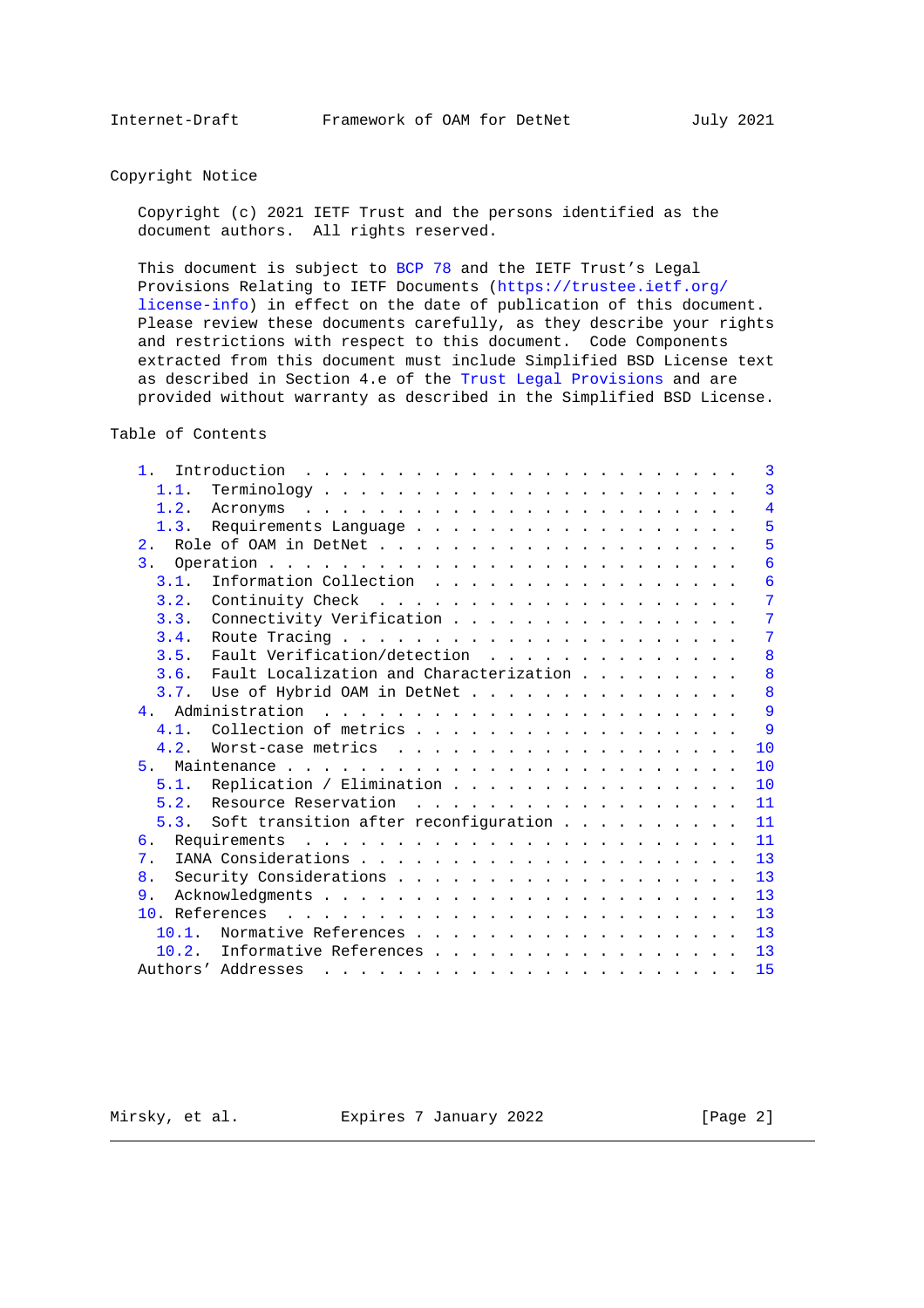<span id="page-2-1"></span>

#### <span id="page-2-0"></span>[1.](#page-2-0) Introduction

 Deterministic Networking (DetNet) [\[RFC8655\]](https://tools.ietf.org/pdf/rfc8655) has proposed to provide a bounded end-to-end latency on top of the network infrastructure, comprising both Layer 2 bridged and Layer 3 routed segments. That work encompasses the data plane, OAM, time synchronization, management, control, and security aspects.

 Operations, Administration, and Maintenance (OAM) Tools are of primary importance for IP networks [\[RFC7276\]](https://tools.ietf.org/pdf/rfc7276). DetNet OAM should provide a toolset for fault detection, localization, and performance measurement.

 This document's primary purpose is to detail the specific requirements of the OAM features recommended to maintain a deterministic/reliable network. Specifically, it investigates the requirements for a deterministic network, supporting critical flows.

 In this document, the term OAM will be used according to its definition specified in [\[RFC6291\]](https://tools.ietf.org/pdf/rfc6291). DetNet expects to implement an OAM framework to maintain a real-time view of the network infrastructure, and its ability to respect the Service Level Objectives (SLO), such as in-order packet delivery, packet delay, delay variation, and packet loss ratio, assigned to each DetNet flow.

 This document lists the functional requirements toward OAM for DetNet domain. The list can further be used for gap analysis of available OAM tools to identify possible enhancements of existing or whether new OAM tools are required to support proactive and on-demand path monitoring and service validation.

#### <span id="page-2-2"></span>[1.1.](#page-2-2) Terminology

 This document uses definitions, particularly of a DetNet flow, provided in [Section 2.1 \[RFC8655\].](https://tools.ietf.org/pdf/rfc8655#section-2.1) The following terms are used throughout this document as defined below:

- \* DetNet OAM domain: a DetNet network used by the monitored DetNet flow. A DetNet OAM domain (also referred to in this document as "OAM domain") may have MEPs on its edge and MIPs within.
- \* DetNet OAM instance: a function that monitors a DetNet flow for defects and/or measures its performance metrics. Within this document, a shorter version, OAM instance, is used interchangeably.

Mirsky, et al. Expires 7 January 2022 [Page 3]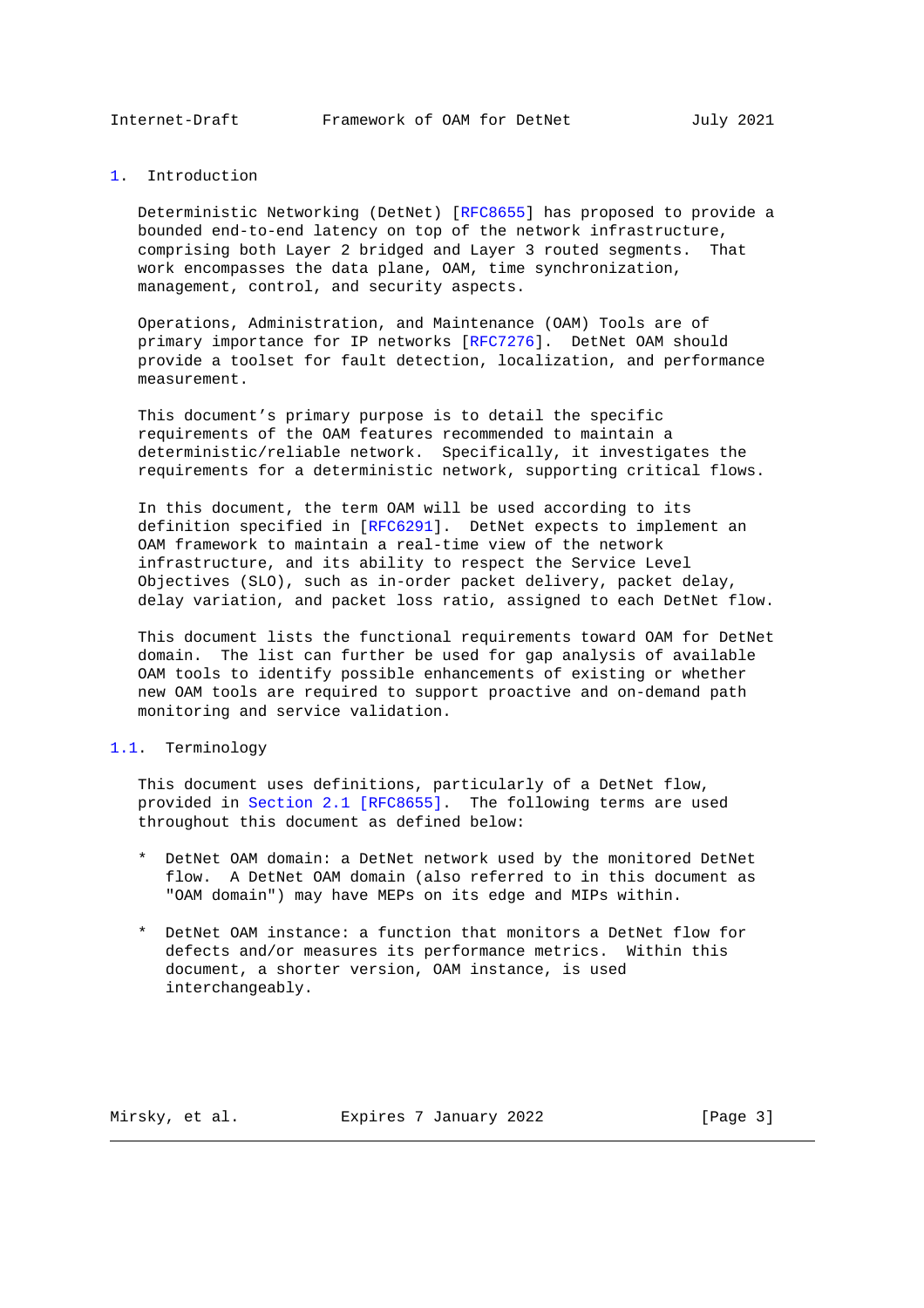- <span id="page-3-1"></span> \* Maintenance End Point (MEP): an OAM instance that is capable of generating OAM test packets in the particular sub-layer of the DetNet OAM domain.
- \* Maintenance Intermediate endPoint (MIP): an OAM instance along the DetNet flow in the particular sub-layer of the DetNet OAM domain. A MIP MAY respond to an OAM message generated by the MEP at its sub-layer of the same DetNet OAM domain.
- \* Control and management plane: the control and management planes are used to configure and control the network (long-term). Relative to a DetNet flow, the control and/or management plane can be out-of-band.
- \* Active measurement methods (as defined in [\[RFC7799\]](https://tools.ietf.org/pdf/rfc7799)) modify a DetNet flow by inserting novel fields, injecting specially constructed test packets [\[RFC2544\]](https://tools.ietf.org/pdf/rfc2544)).
- \* Passive measurement methods [\[RFC7799\]](https://tools.ietf.org/pdf/rfc7799) infer information by observing unmodified existing flows.
- \* Hybrid measurement methods [\[RFC7799\]](https://tools.ietf.org/pdf/rfc7799) is the combination of elements of both active and passive measurement methods.
- \* In-band OAM is an active OAM is considered in-band in the monitored DetNet OAM domain when it traverses the same set of links and interfaces receiving the same QoS and Packet Replication, Elimination, and Ordering Functions (PREOF) treatment as the monitored DetNet flow.
- \* Out-of-band OAM is an active OAM whose path through the DetNet domain is not topologically identical to the path of the monitored DetNet flow, or its test packets receive different QoS and/or PREOF treatment, or both.
- \* On-path telemetry can be realized as a hybrid OAM method. The origination of the telemetry information is inherently in-band as packets in a DetNet flow are used as triggers. Collection of the on-path telemetry information can be performed using in-band or out-of-band OAM methods.

## <span id="page-3-0"></span>[1.2.](#page-3-0) Acronyms

OAM: Operations, Administration, and Maintenance

DetNet: Deterministic Networking

SLO: Service Level Objective

Mirsky, et al. Expires 7 January 2022 [Page 4]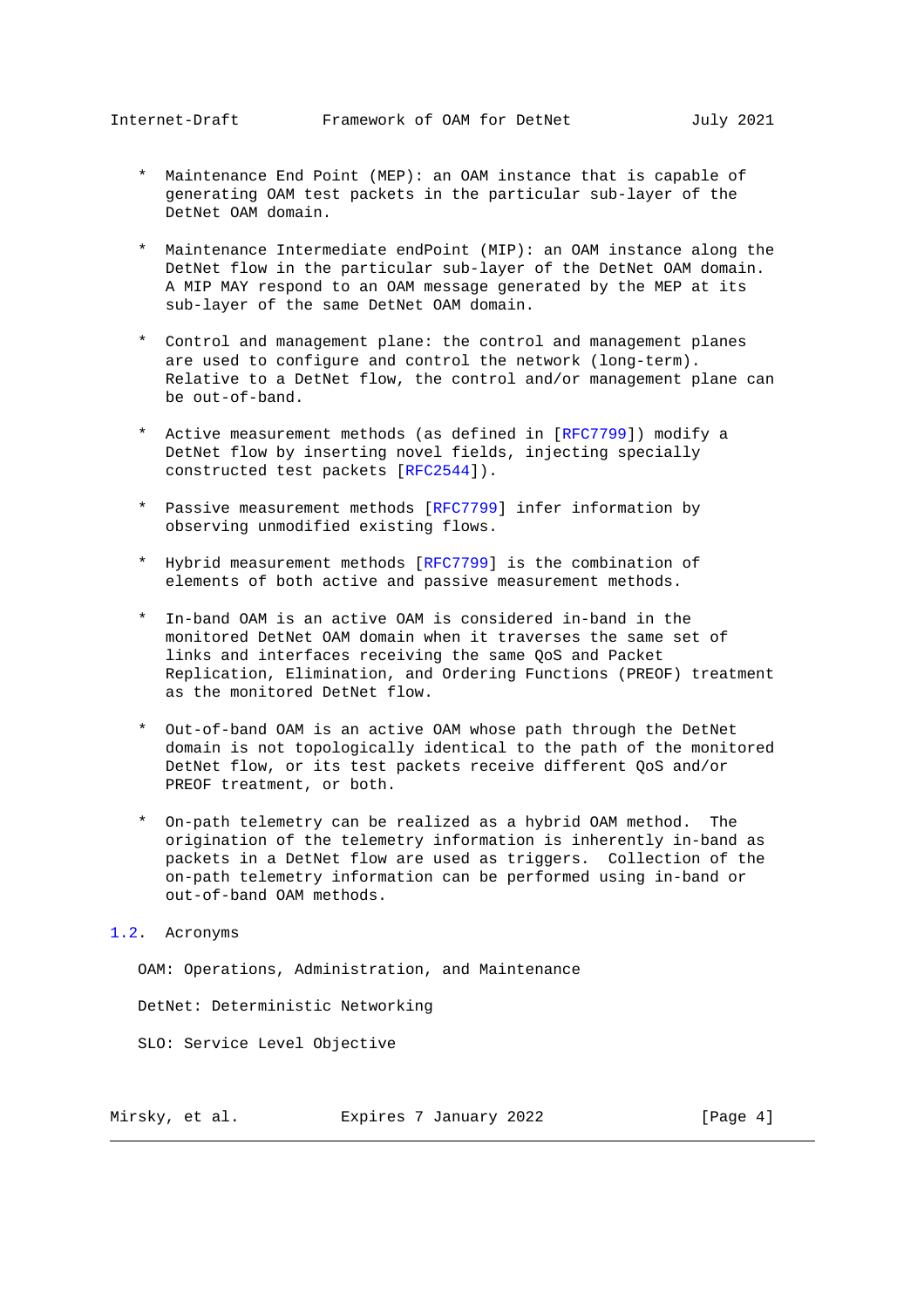<span id="page-4-1"></span><span id="page-4-0"></span>[1.3.](#page-4-0) Requirements Language

 The key words "MUST", "MUST NOT", "REQUIRED", "SHALL", "SHALL NOT", "SHOULD", "SHOULD NOT", "RECOMMENDED", "NOT RECOMMENDED", "MAY", and "OPTIONAL" in this document are to be interpreted as described in [BCP](https://tools.ietf.org/pdf/bcp14) [14](https://tools.ietf.org/pdf/bcp14) [\[RFC2119\]](https://tools.ietf.org/pdf/rfc2119) [\[RFC8174\]](https://tools.ietf.org/pdf/rfc8174) when, and only when, they appear in all capitals, as shown here.

#### <span id="page-4-2"></span>[2.](#page-4-2) Role of OAM in DetNet

 DetNet networks expect to provide communications with predictable low packet delay and packet loss. Most critical applications will define an SLO to be required for the DetNet flows it generates.

 To respect strict guarantees, DetNet can use an orchestrator able to monitor and maintain the network. Typically, a Software-Defined Network (SDN) controller places DetNet flows in the deployed network based on their SLO. Thus, resources have to be provisioned a priori for the regular operation of the network. OAM represents the essential elements of the network operation and necessary for OAM resources that need to be accounted for to maintain the network operational.

 Many legacy OAM tools can be used in DetNet networks, but they are not able to cover all the aspects of deterministic networking. Fulfilling strict guarantees is essential for DetNet flows, resulting in new DetNet specific functionalities that must be covered with OAM. Filling these gaps is inevitable and needs accurate consideration of DetNet specifics. Similar to DetNet flows itself, their OAM needs careful end-to-end engineering as well.

 For example, appropriate placing of MEPs along the path of a DetNet flow is not always a trivial task and may require proper design together with the design of the service component of a given DetNet flow.

 There are several DetNet specific challenges for OAM. Bounded network characteristics (e.g., delay, loss) are inseparable service parameters; therefore, PM is a key topic for DetNet. OAM tools are needed to prove the SLO without impacting the DetNet flow characteristics. A further challenge is the strict resource allocation. Resources used by OAM must be considered and allocated to avoid disturbing DetNet flow(s).

 The DetNet Working Group has defined two sub-layers: (1) DetNet service sub-layer, at which a DetNet service (e.g., service protection) is provided and (2) DetNet forwarding sub-layer, which optionally provides resource allocation for DetNet flows over paths

| Mirsky, et al. | Expires 7 January 2022 | [Page 5] |
|----------------|------------------------|----------|
|----------------|------------------------|----------|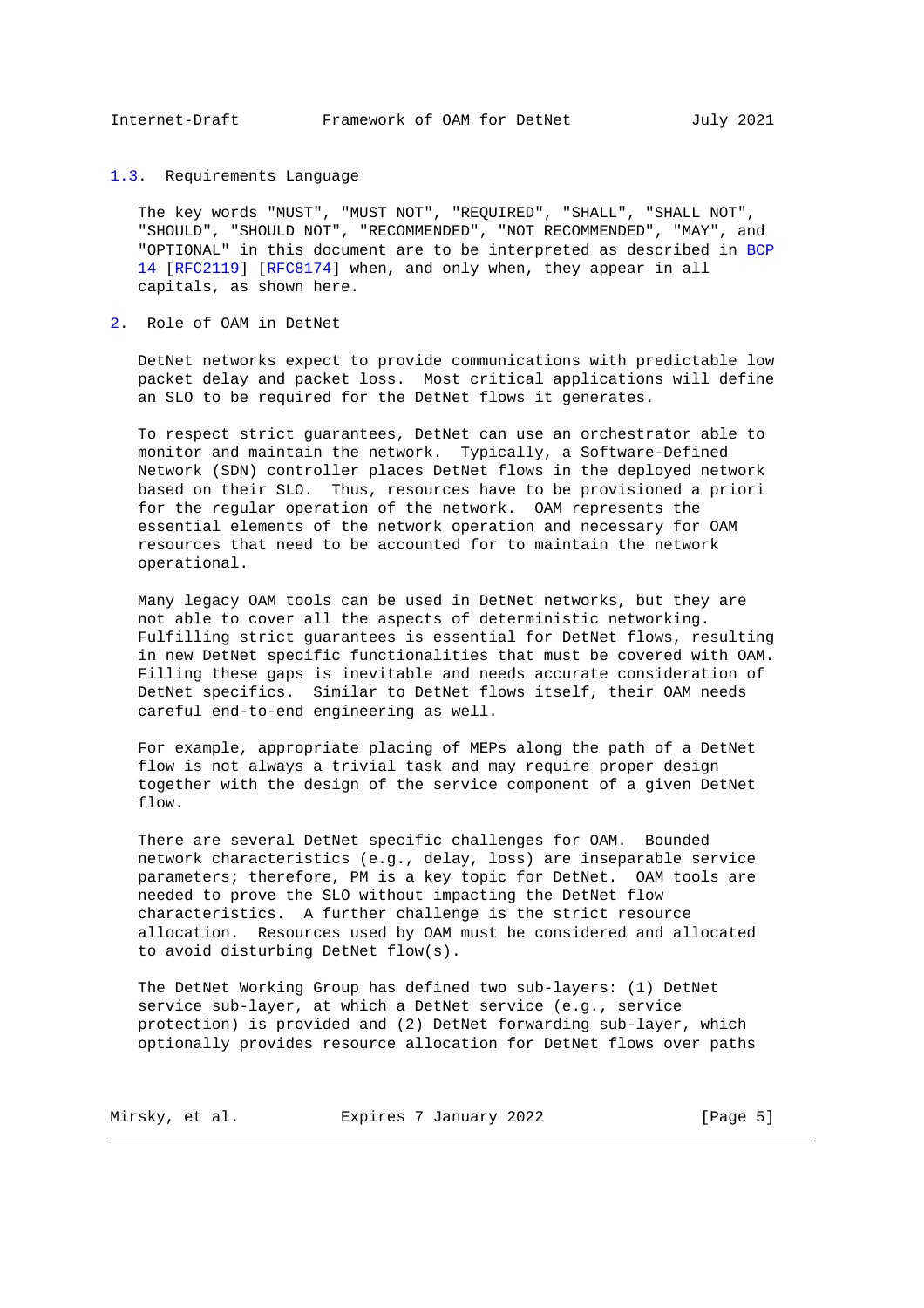<span id="page-5-1"></span> provided by the underlying network. OAM mechanisms exist for the DetNet forwarding sub-layer, nonetheless, OAM for the service sub layer requires new OAM procedures. These new OAM functions must allow, for example, to recognize/discover DetNet relay nodes, to get information about their configuration, and to check their operation or status.

 DetNet service sub-layer functions using a sequence number. That creates a challenge for inserting OAM packets in the DetNet flow.

 Fault tolerance also assumes that multiple paths could be provisioned to maintain an end-to-end circuit by adapting to the existing conditions. The central controller/orchestrator typically controls the PREOF on a node. OAM is expected to support monitoring and troubleshooting PREOF on a particular node and within the domain.

 Note that distributed controllers can also control PREOF in those scenarios where DetNet solutions involve more than one single central controller.

 DetNet forwarding sub-layer is based on legacy technologies and has a much better coverage regarding OAM. However, the forwarding sub layer is terminated at DetNet relay nodes, so the end-to-end OAM state of forwarding may be created only based on the status of multiple forwarding sub-layer segments serving a given DetNet flow (e.g., in case of DetNet MPLS, there may be no end-to-end LSP below the DetNet PW).

<span id="page-5-0"></span>[3.](#page-5-0) Operation

 OAM features will enable DetNet with robust operation both for forwarding and routing purposes.

 It is worth noting that the test and data packets MUST follow the same path, i.e., the connectivity verification has to be conducted in-band without impacting the data traffic. Test packets MUST share fate with the monitored data traffic without introducing congestion in normal network conditions.

<span id="page-5-2"></span>[3.1.](#page-5-2) Information Collection

 Information about the state of the network can be collected using several mechanisms. Some protocols, e.g., Simple Network Management Protocol, send queries. Others, e.g., YANG-based data models, generate notifications based on the publish-subscribe method. In either way, information is collected and sent to the controller.

Mirsky, et al. Expires 7 January 2022 [Page 6]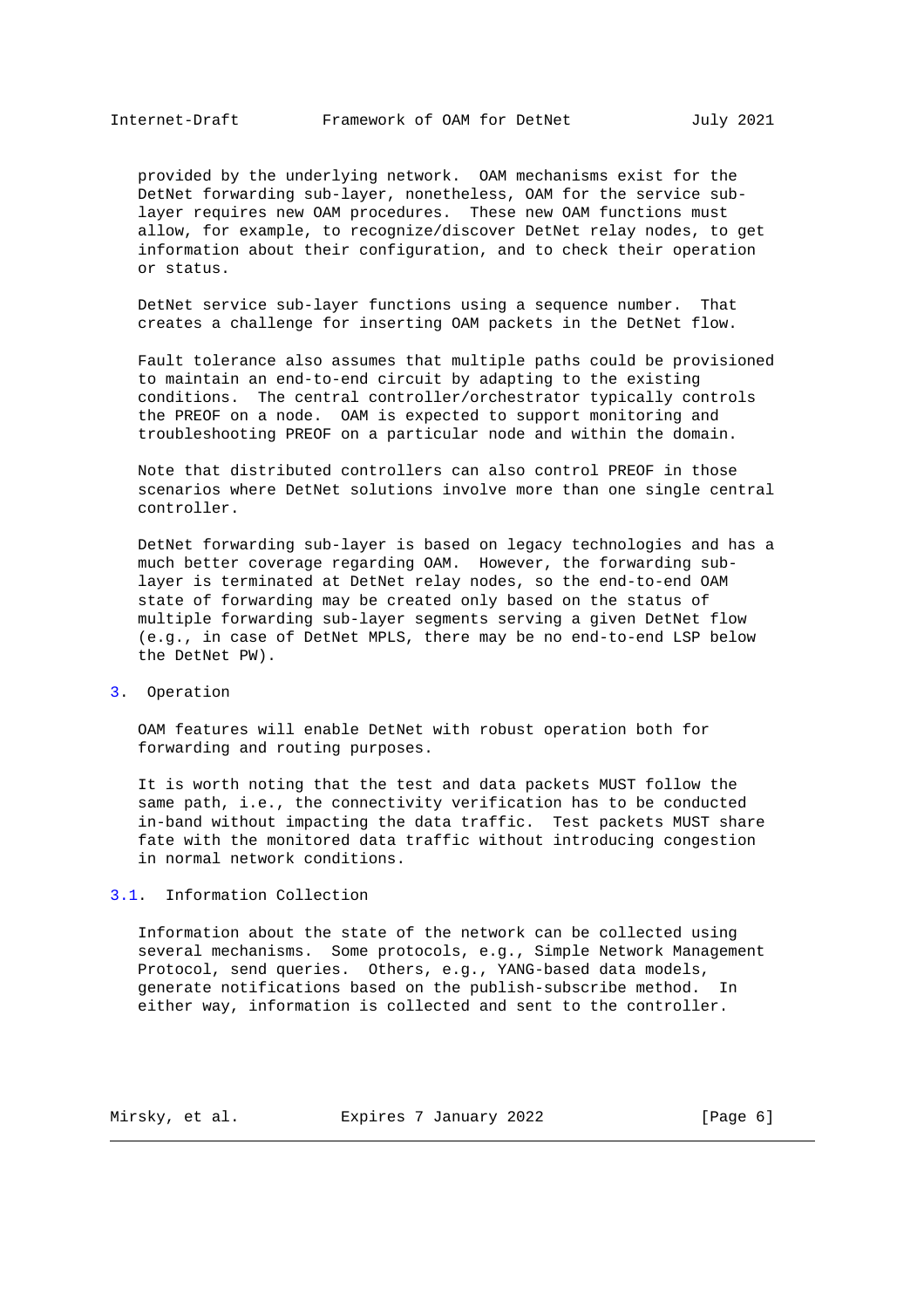<span id="page-6-1"></span> Also, we can characterize methods of transporting OAM information relative to the path of data. For instance, OAM information may be transported in-band or out-of-band relative to the DetNet flow. In case of the former, the telemetry information uses resources allocated for the monitored DetNet flow. If an in-band method of transporting telemetry is used, the amount of generated information needs to be carefully analyzed, and additional resources must be reserved. [\[I-D.ietf-ippm-ioam-data\]](#page-12-7) defines the in-band transport mechanism where telemetry information is collected in the data packet on which information is generated. Two tracing methods are described - end-to-end, i.e., from the ingress and egress nodes, and hop-by hop, i.e., like end-to-end with additional information from transit nodes. [\[I-D.ietf-ippm-ioam-direct-export\]](#page-13-0) and [\[I-D.mirsky-ippm-hybrid-two-step\]](#page-13-1) are examples of out-of-band telemetry transport. In the former case, information is transported by each node traversed by the data packet of the monitored DetNet flow in a specially constructed packet. In the latter, information is collected in a sequence of follow-up packets that traverse the same path as the data packet of the monitored DetNet flow. In both methods, transport of the telemetry can avoid using resources allocated for the DetNet domain.

# <span id="page-6-0"></span>[3.2.](#page-6-0) Continuity Check

 Continuity check is used to monitor the continuity of a path, i.e., that there exists a way to deliver the packets between two MEP A and MEP B. The continuity check detects a network failure in one direction, from the MEP transmitting test packets to the remote egress MEP.

#### <span id="page-6-2"></span>[3.3.](#page-6-2) Connectivity Verification

 In addition to the Continuity Check, DetNet solutions have to verify the connectivity. This verification considers additional constraints, i.e., the absence of misconnection. The misconnection error state is entered after several consecutive test packets from other DetNet flows are received. The definition of the conditions of entry and exit for misconnection error state is outside the scope of this document.

## <span id="page-6-3"></span>[3.4.](#page-6-3) Route Tracing

 Ping and traceroute are two ubiquitous tools that help localize and characterize a failure in the network. They help to identify a subset of the list of routers in the route. However, to be predictable, resources are reserved per flow in DetNet. Thus, DetNet needs to define route tracing tools able to track the route for a specific flow. Also, tracing can be used for the discovery of the

| Mirsky, et al. | Expires 7 January 2022 | [Page 7] |
|----------------|------------------------|----------|
|----------------|------------------------|----------|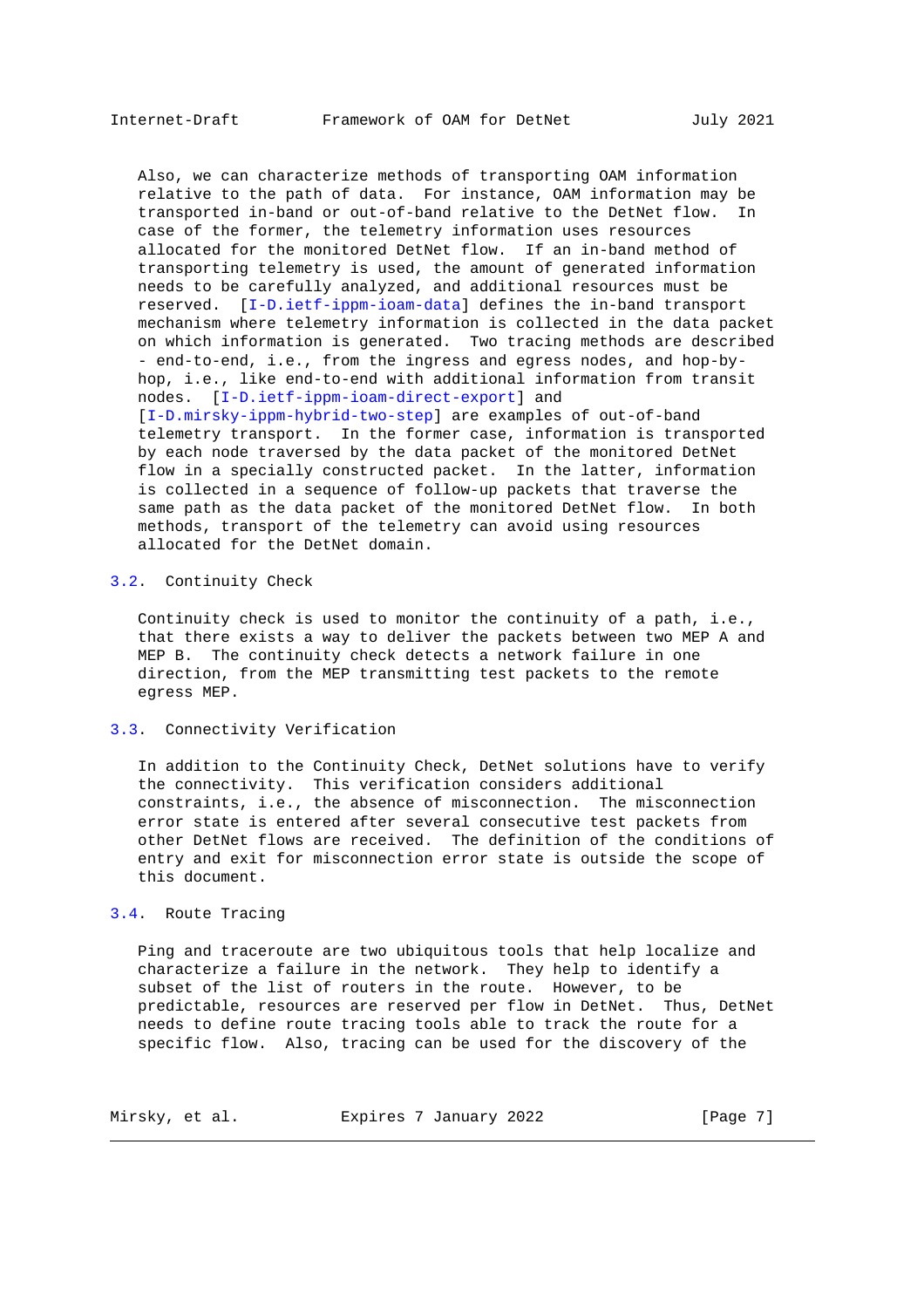<span id="page-7-1"></span> Path Maximum Transmission Unit or location of elements of PREOF for the particular route in the DetNet domain.

 DetNet is NOT RECOMMENDED to use multiple paths or links, i.e., Equal-Cost Multipath (ECMP) [\[RFC8939\]](https://tools.ietf.org/pdf/rfc8939). As the result, OAM in ECMP environment is outside the scope of this document.

### <span id="page-7-0"></span>[3.5.](#page-7-0) Fault Verification/detection

 DetNet expects to operate fault-tolerant networks. Thus, mechanisms able to detect faults before they impact the network performance are needed.

 The network has to detect when a fault occurred, i.e., the network has deviated from its expected behavior. While the network must report an alarm, the cause may not be identified precisely. For instance, the end-to-end reliability has decreased significantly, or a buffer overflow occurs.

 DetNet OAM mechanisms SHOULD allow a fault detection in real time. They MAY, when possible, predict faults based on current network conditions. They MAY also identify and report the cause of the actual/predicted network failure.

## <span id="page-7-2"></span>[3.6.](#page-7-2) Fault Localization and Characterization

 An ability to localize the network defect and provide its characterization are necessary elements of network operation.

 Fault localization, a process of deducing the location of a network failure from a set of observed failure indications, might be achieved, for example, by tracing the route of the DetNet flow in which the network failure was detected. Another method of fault localization can correlate reports of failures from a set of interleaving sessions monitoring path continuity.

 Fault characterization is a process of identifying the root cause of the problem. For instance, misconfiguration or malfunction of PREOF elements can be the cause of erroneous packet replication or extra packets being flooded in the DetNet domain.

## <span id="page-7-3"></span>[3.7.](#page-7-3) Use of Hybrid OAM in DetNet

 Hybrid OAM methods are used in performance monitoring and defined in [\[RFC7799\]](https://tools.ietf.org/pdf/rfc7799) as:

 Hybrid Methods are Methods of Measurement that use a combination of Active Methods and Passive Methods.

Mirsky, et al. Expires 7 January 2022 [Page 8]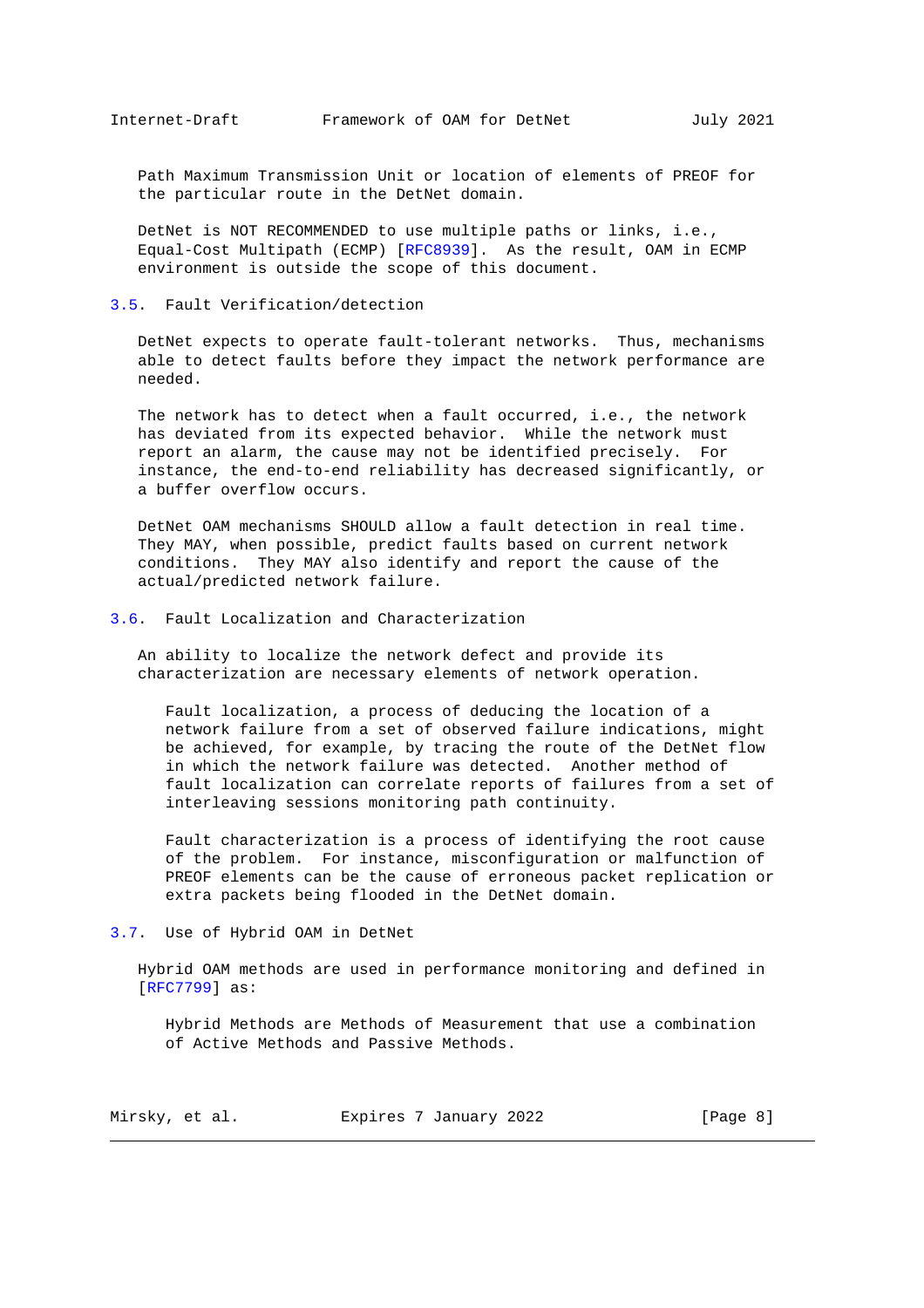<span id="page-8-1"></span> A hybrid measurement method may produce metrics as close to passive, but it still alters something in a data packet even if that is the value of a designated field in the packet encapsulation. One example of such a hybrid measurement method is the Alternate Marking method (AMM) described in [\[RFC8321\]](https://tools.ietf.org/pdf/rfc8321). As with all on-path telemetry methods, AMM in a DetNet domain with the IP data plane is natively in-band in respect to the monitored DetNet flow. Because the marking is applied to a data flow, measured metrics are directly applicable to the DetNet flow. AMM minimizes the additional load on the DetNet domain by using nodal collection and computation of performance metrics in combination with optionally using out-of-band telemetry collection for further network analysis.

# <span id="page-8-0"></span>[4.](#page-8-0) Administration

 The network SHOULD expose a collection of metrics to support an operator making proper decisions, including:

- \* Queuing Delay: the time elapsed between a packet enqueued and its transmission to the next hop.
- \* Buffer occupancy: the number of packets present in the buffer, for each of the existing flows.

The following metrics SHOULD be collected:

- \* per a DetNet flow to measure the end-to-end performance for a given flow. Each of the paths has to be isolated in multipath routing strategies.
- \* per path to detect misbehaving path when multiple paths are applied.
- \* per device to detect misbehaving device, when it relays the packets of several flows.

<span id="page-8-2"></span>[4.1.](#page-8-2) Collection of metrics

 DetNet OAM SHOULD optimize the number of statistics / measurements to collected, frequency of collecting. Distributed and centralized mechanisms MAY be used in combination. Periodic and event-triggered collection information characterizing the state of a network MAY be used.

Mirsky, et al. Expires 7 January 2022 [Page 9]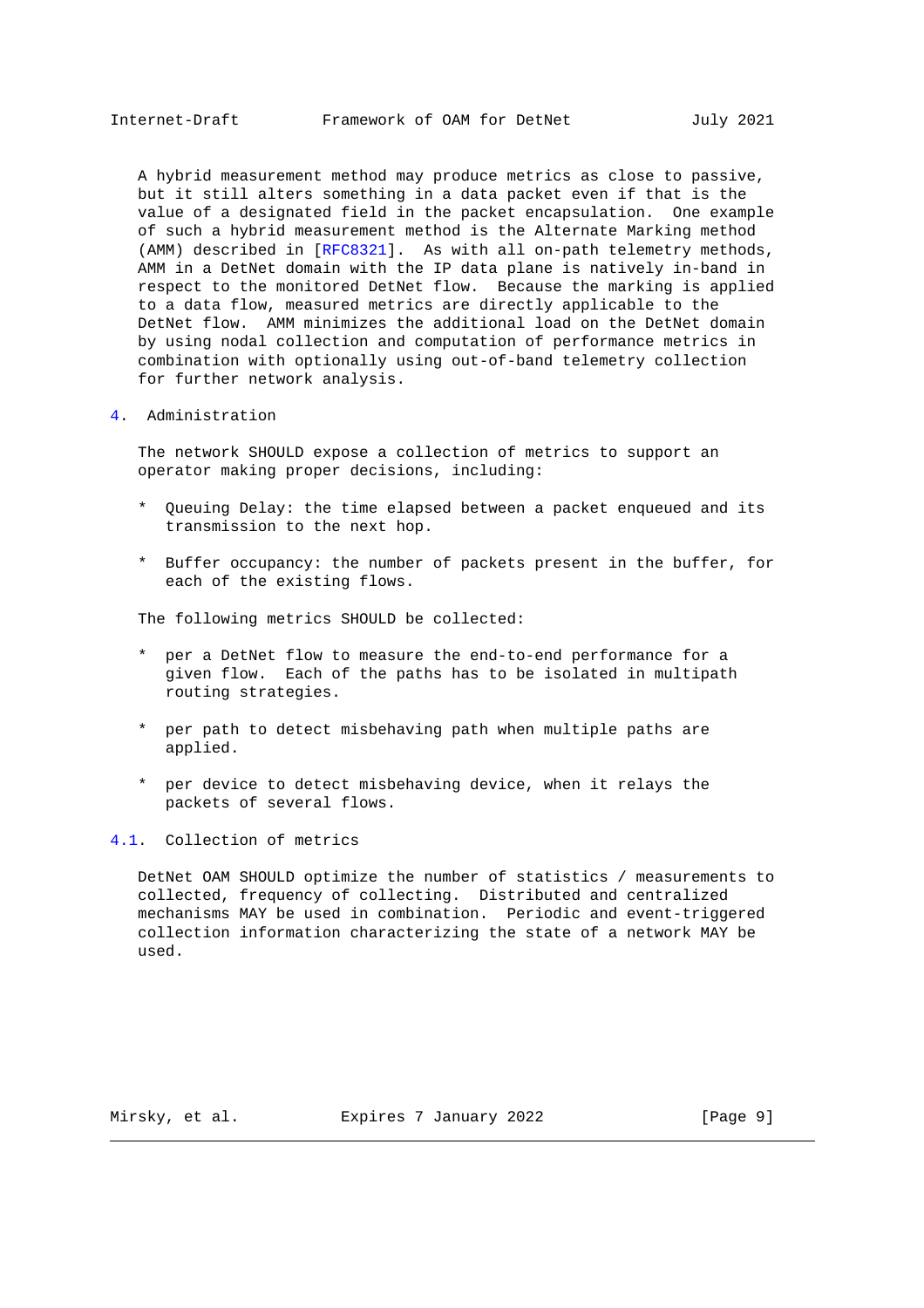#### <span id="page-9-1"></span><span id="page-9-0"></span>[4.2.](#page-9-0) Worst-case metrics

 DetNet aims to enable real-time communications on top of a heterogeneous multi-hop architecture. To make correct decisions, the controller needs to know the distribution of packet losses/delays for each flow, and each hop of the paths. In other words, the average end-to-end statistics are not enough. The collected information must be sufficient to allow the controller to predict the worst-case.

#### <span id="page-9-2"></span>[5.](#page-9-2) Maintenance

 In the face of events that impact the network operation (e.g., link up/down, device crash/reboot, flows starting and ending), the DetNet Controller need to perform repair and re-optimization actions in order to permanently ensure the SLO of all active flows with minimal waste of resources The controller MUST be able to continuously retrieve the state of the network, to evaluate conditions and trends about the relevance of a reconfiguration, quantifying:

 the cost of the sub-optimality: resources may not be used optimally (e.g., a better path exists).

 the reconfiguration cost: the controller needs to trigger some reconfigurations. For this transient period, resources may be twice reserved, and control packets have to be transmitted.

 Thus, reconfiguration may only be triggered if the gain is significant.

### <span id="page-9-3"></span>[5.1.](#page-9-3) Replication / Elimination

 When multiple paths are reserved between two MEPs, packet replication may be used to introduce redundancy and alleviate transmission errors and collisions. For instance, in Figure 1, the source device S is transmitting the packet to both parents, devices A and B. Each MEP will decide to trigger the packet replication, elimination or the ordering process when a set of metrics passes a threshold value.

$$
==>> (A) =>> (C) => (E) ===\n// // // // // // // (R) (root)\n
$$
\wedge
$$
 // // // // // (R) (root)  
\n
$$
==>> (B) => (D) => (F) ===
$$
$$

 Figure 1: Packet Replication: S transmits twice the same data packet, to DP(A) and AP (B).

Mirsky, et al. Expires 7 January 2022 [Page 10]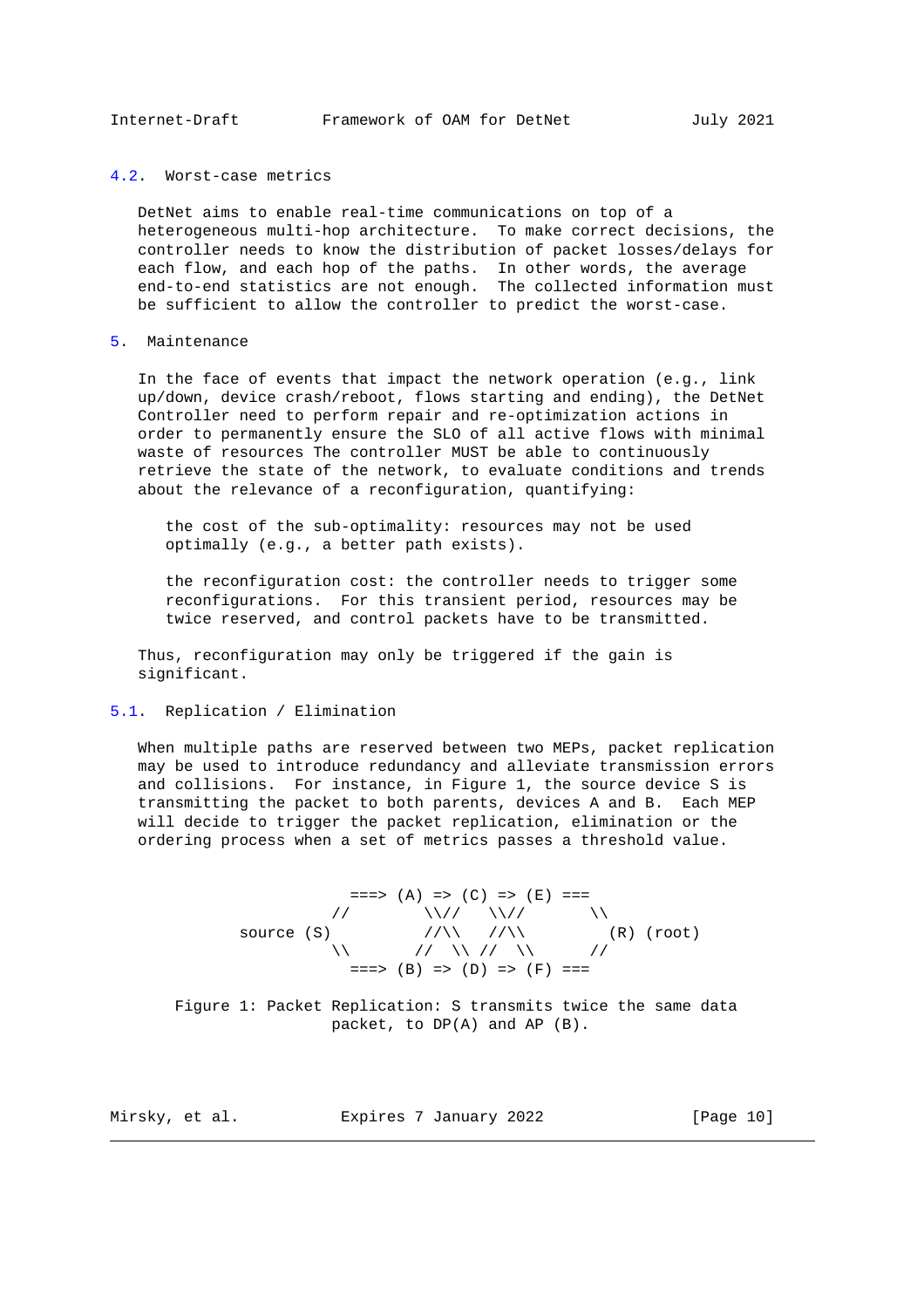#### <span id="page-10-1"></span><span id="page-10-0"></span>[5.2.](#page-10-0) Resource Reservation

 Because the quality of service criteria associated with a path may degrade, the network has to provision additional resources along the path. We need to provide mechanisms to patch the network configuration.

<span id="page-10-2"></span>[5.3.](#page-10-2) Soft transition after reconfiguration

 Since DetNet expects to support real-time flows, DetNet OAM MUST support soft-reconfiguration, where the the additional resources are reserved before the those previously reserved but not in use are released. Some mechanisms have to be proposed so that packets are forwarded through the novel track only when the resources are ready to be used, while maintaining the global state consistent (no packet reordering, duplication, etc.)

<span id="page-10-3"></span>[6.](#page-10-3) Requirements

This section lists requirements for OAM in a DetNet domain:

- 1. It MUST be possible to initiate a DetNet OAM session from a MEP located at a DetNet node towards downstream MEP(s) within the given domain at a particular DetNet sub-layer. [Ed.note: FT: A MEP may be inside the detnet domain: for instance, for PREOF, an OAM session may be maintained between any pair of replicator / eliminator / egress / ingress.]
- 2. It MUST be possible to initialize a DetNet OAM session from a centralized controller.
- 3. DetNet OAM MUST support proactive and on-demand OAM monitoring and measurement methods.
- 4. DetNet OAM MUST support unidirectional OAM methods, continuity check, connectivity verification, and performance measurement.
- 5. OAM methods MAY combine in-band monitoring or measurement in the forward direction and out-of-bound notification in the reverse direction, i.e., towards the ingress MEP.
- 6. DetNet OAM MUST support bi-directional DetNet flows.
- 7. DetNet OAM MAY support bi-directional OAM methods for bidirectional DetNet flows. OAM test packets used for monitoring and measurements MUST be in-band in both directions.

Mirsky, et al. Expires 7 January 2022 [Page 11]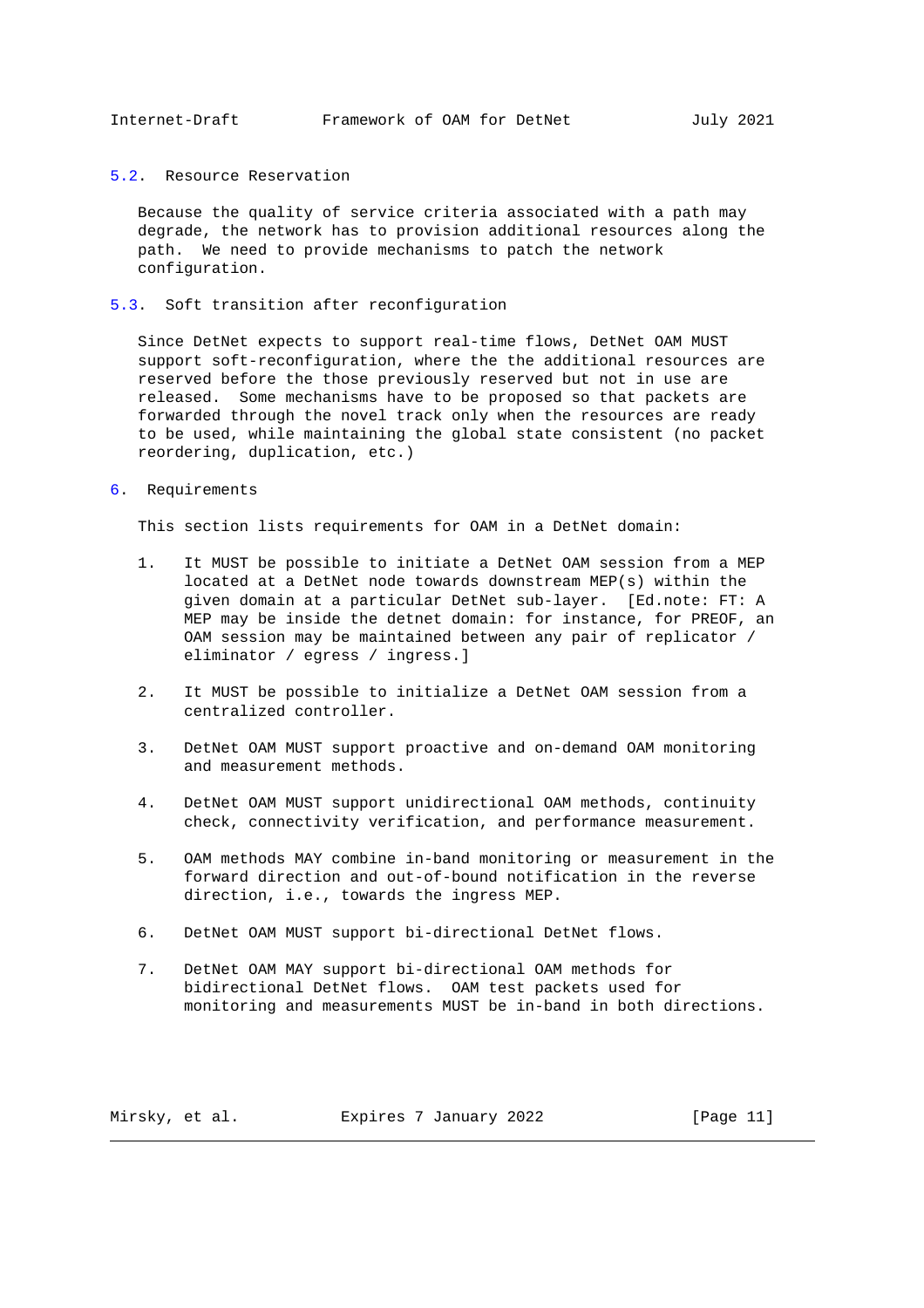- 8. DetNet OAM MUST support proactive monitoring of a DetNet device reachability for a given DetNet flow.
- 9. DetNet OAM MUST support Path Maximum Transmission Unit discovery.
- 10. DetNet OAM MUST support the discovery of PREOF along a route in the given DetNet domain.
- 11. DetNet OAM MUST support Remote Defect Indication (RDI) notification to the DetNet OAM instance performing continuity checking.
- 12. DetNet OAM MAY support hybrid performance measurement methods.
- 13. DetNet OAM MUST support unidirectional performance measurement methods. Calculated performance metrics MUST include but are not limited to throughput, packet loss, out of order, delay and delay variation metrics. [\[RFC6374\]](https://tools.ietf.org/pdf/rfc6374) provides detailed information on performance measurement and performance metrics.
- 14. DetNet OAM MUST be able to measure metrics (e.g. delay) inside a collection of OAM sessions, specially for complex DetNet flows, with PREOF features.
- 15. DetNet OAM MUST support defect notification mechanism, like Alarm Indication Signal. Any DetNet device within the given DetNet flow MAY originate a defect notification addressed to any subset of DetNet devices within that flow.
- 16. DetNet OAM MUST support methods to enable availability of the DetNet domain. These recovery methods MAY use protection switching and restoration.
- 17. DetNet OAM MUST support the discovery of Packet Replication, Elimination, and Order preservation sub-functions locations in the domain.
- 18. DetNet OAM MUST support testing of Packet Replication, Elimination, and Order preservation sub-functions in the domain.
- 19. DetNet OAM MUST support monitoring levels of resources allocated for the particular DetNet flow. Such resources include but not limited to buffer utilization, scheduler transmission calendar.
- 20. DetNet OAM MUST support monitoring any sub-set of paths traversed through the DetNet domain by the DetNet flow.

Mirsky, et al. Expires 7 January 2022 [Page 12]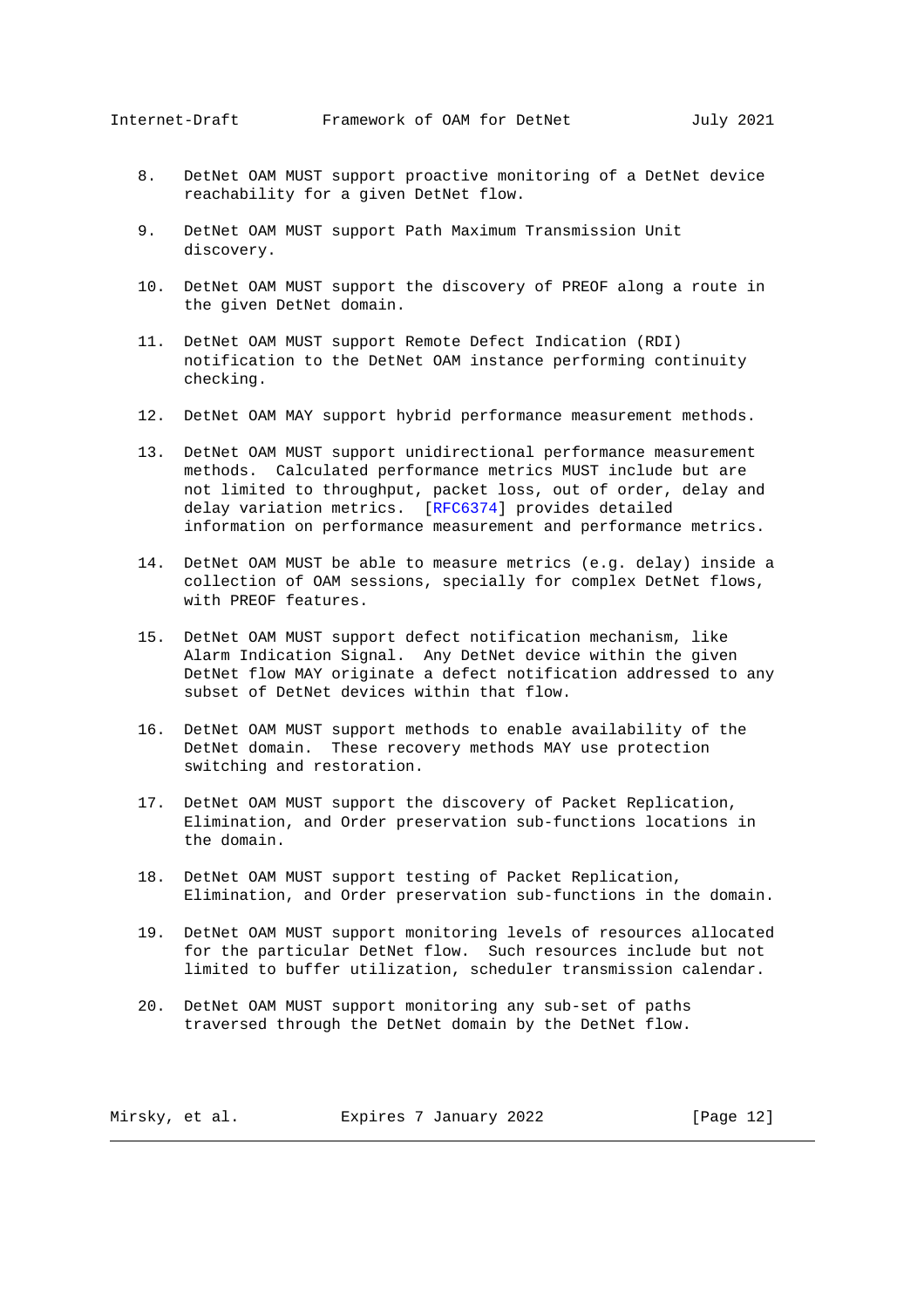<span id="page-12-1"></span><span id="page-12-0"></span>[7.](#page-12-0) IANA Considerations

 This document has no actionable requirements for IANA. This section can be removed before the publication.

<span id="page-12-2"></span>[8.](#page-12-2) Security Considerations

 This document lists the OAM requirements for a DetNet domain and does not raise any security concerns or issues in addition to ones common to networking and those specific to a DetNet discussed in [\[RFC9055\]](https://tools.ietf.org/pdf/rfc9055).

<span id="page-12-3"></span>[9.](#page-12-3) Acknowledgments

 The authors express their appreciation and gratitude to Pascal Thubert for the review, insightful questions, and helpful comments.

- <span id="page-12-4"></span>[10.](#page-12-4) References
- <span id="page-12-5"></span>[10.1.](#page-12-5) Normative References
	- [RFC2119] Bradner, S., "Key words for use in RFCs to Indicate Requirement Levels", [BCP 14,](https://tools.ietf.org/pdf/bcp14) [RFC 2119,](https://tools.ietf.org/pdf/rfc2119) DOI 10.17487/RFC2119, March 1997, [<https://www.rfc-editor.org/info/rfc2119>](https://www.rfc-editor.org/info/rfc2119).
	- [RFC8174] Leiba, B., "Ambiguity of Uppercase vs Lowercase in [RFC](https://tools.ietf.org/pdf/rfc2119) [2119](https://tools.ietf.org/pdf/rfc2119) Key Words", [BCP 14,](https://tools.ietf.org/pdf/bcp14) [RFC 8174,](https://tools.ietf.org/pdf/rfc8174) DOI 10.17487/RFC8174, May 2017, [<https://www.rfc-editor.org/info/rfc8174>](https://www.rfc-editor.org/info/rfc8174).
	- [RFC8655] Finn, N., Thubert, P., Varga, B., and J. Farkas, "Deterministic Networking Architecture", [RFC 8655,](https://tools.ietf.org/pdf/rfc8655) DOI 10.17487/RFC8655, October 2019, [<https://www.rfc-editor.org/info/rfc8655>](https://www.rfc-editor.org/info/rfc8655).
- <span id="page-12-7"></span><span id="page-12-6"></span>[10.2.](#page-12-6) Informative References

[I-D.ietf-ippm-ioam-data]

 Brockners, F., Bhandari, S., and T. Mizrahi, "Data Fields for In-situ OAM", Work in Progress, Internet-Draft, [draft](https://tools.ietf.org/pdf/draft-ietf-ippm-ioam-data-14) [ietf-ippm-ioam-data-14,](https://tools.ietf.org/pdf/draft-ietf-ippm-ioam-data-14) 24 June 2021, [<https://datatracker.ietf.org/doc/html/draft-ietf-ippm](https://datatracker.ietf.org/doc/html/draft-ietf-ippm-ioam-data-14) [ioam-data-14>](https://datatracker.ietf.org/doc/html/draft-ietf-ippm-ioam-data-14).

Mirsky, et al. Expires 7 January 2022 [Page 13]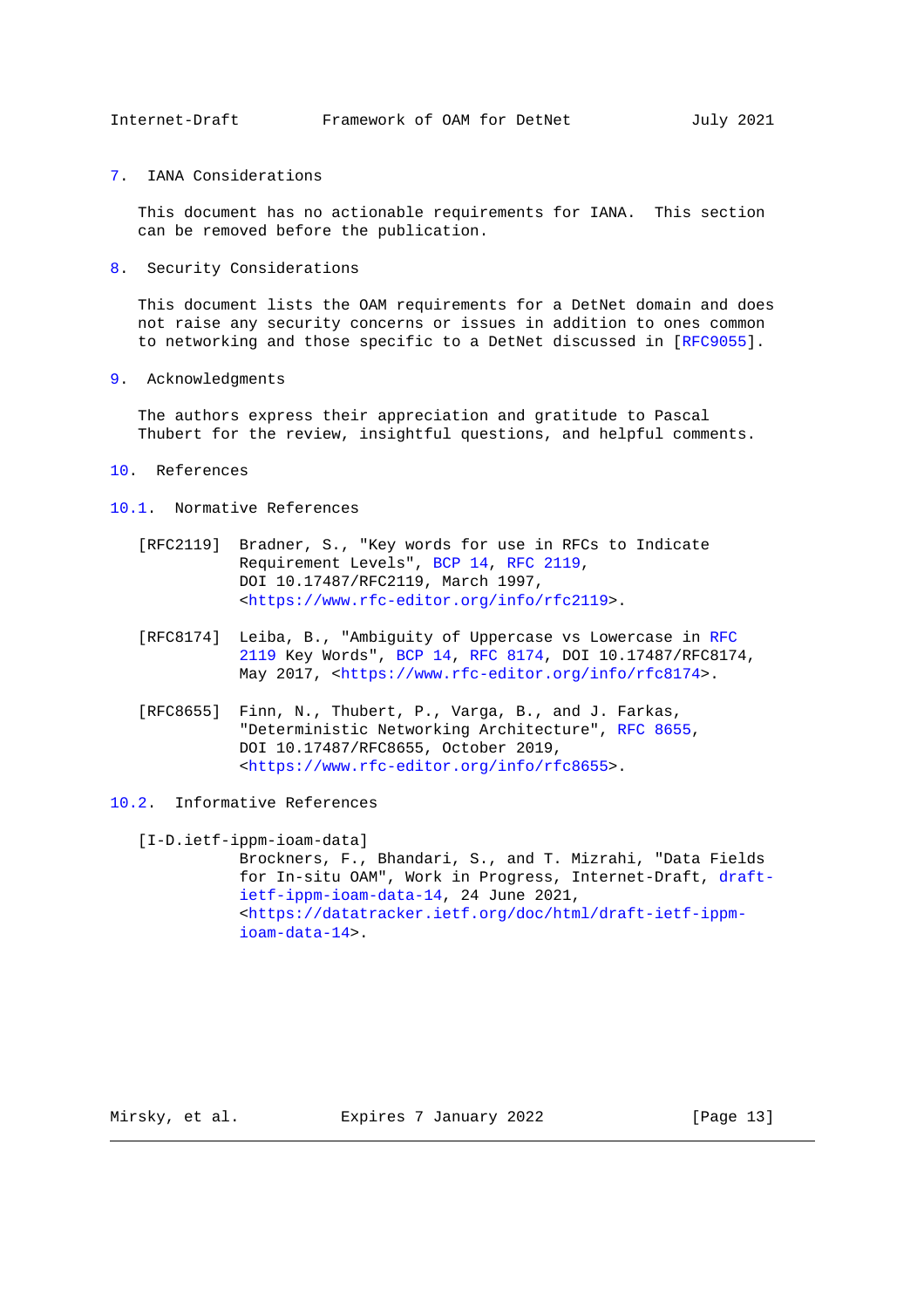[I-D.ietf-ippm-ioam-direct-export]

 Song, H., Gafni, B., Zhou, T., Li, Z., Brockners, F., Bhandari, S., Sivakolundu, R., and T. Mizrahi, "In-situ OAM Direct Exporting", Work in Progress, Internet-Draft, [draft-ietf-ippm-ioam-direct-export-03,](https://tools.ietf.org/pdf/draft-ietf-ippm-ioam-direct-export-03) 17 February 2021, [<https://datatracker.ietf.org/doc/html/draft-ietf-ippm](https://datatracker.ietf.org/doc/html/draft-ietf-ippm-ioam-direct-export-03) [ioam-direct-export-03>](https://datatracker.ietf.org/doc/html/draft-ietf-ippm-ioam-direct-export-03).

<span id="page-13-1"></span> [I-D.mirsky-ippm-hybrid-two-step] Mirsky, G., Lingqiang, W., Zhui, G., and H. Song, "Hybrid Two-Step Performance Measurement Method", Work in

 Progress, Internet-Draft, [draft-mirsky-ippm-hybrid-two](https://tools.ietf.org/pdf/draft-mirsky-ippm-hybrid-two-step-10) [step-10,](https://tools.ietf.org/pdf/draft-mirsky-ippm-hybrid-two-step-10) 17 May 2021, [<https://datatracker.ietf.org/doc/html/draft-mirsky-ippm](https://datatracker.ietf.org/doc/html/draft-mirsky-ippm-hybrid-two-step-10) [hybrid-two-step-10>](https://datatracker.ietf.org/doc/html/draft-mirsky-ippm-hybrid-two-step-10).

 [RFC2544] Bradner, S. and J. McQuaid, "Benchmarking Methodology for Network Interconnect Devices", [RFC 2544,](https://tools.ietf.org/pdf/rfc2544) DOI 10.17487/RFC2544, March 1999, [<https://www.rfc-editor.org/info/rfc2544>](https://www.rfc-editor.org/info/rfc2544).

- [RFC6291] Andersson, L., van Helvoort, H., Bonica, R., Romascanu, D., and S. Mansfield, "Guidelines for the Use of the "OAM" Acronym in the IETF", [BCP 161,](https://tools.ietf.org/pdf/bcp161) [RFC 6291,](https://tools.ietf.org/pdf/rfc6291) DOI 10.17487/RFC6291, June 2011, [<https://www.rfc-editor.org/info/rfc6291>](https://www.rfc-editor.org/info/rfc6291).
- [RFC6374] Frost, D. and S. Bryant, "Packet Loss and Delay Measurement for MPLS Networks", [RFC 6374,](https://tools.ietf.org/pdf/rfc6374) DOI 10.17487/RFC6374, September 2011, [<https://www.rfc-editor.org/info/rfc6374>](https://www.rfc-editor.org/info/rfc6374).
- [RFC7276] Mizrahi, T., Sprecher, N., Bellagamba, E., and Y. Weingarten, "An Overview of Operations, Administration, and Maintenance (OAM) Tools", [RFC 7276,](https://tools.ietf.org/pdf/rfc7276) DOI 10.17487/RFC7276, June 2014, [<https://www.rfc-editor.org/info/rfc7276>](https://www.rfc-editor.org/info/rfc7276).
- [RFC7799] Morton, A., "Active and Passive Metrics and Methods (with Hybrid Types In-Between)", [RFC 7799,](https://tools.ietf.org/pdf/rfc7799) DOI 10.17487/RFC7799, May 2016, [<https://www.rfc-editor.org/info/rfc7799>](https://www.rfc-editor.org/info/rfc7799).
- [RFC8321] Fioccola, G., Ed., Capello, A., Cociglio, M., Castaldelli, L., Chen, M., Zheng, L., Mirsky, G., and T. Mizrahi, "Alternate-Marking Method for Passive and Hybrid Performance Monitoring", [RFC 8321,](https://tools.ietf.org/pdf/rfc8321) DOI 10.17487/RFC8321, January 2018, [<https://www.rfc-editor.org/info/rfc8321>](https://www.rfc-editor.org/info/rfc8321).

Mirsky, et al. Expires 7 January 2022 [Page 14]

<span id="page-13-0"></span>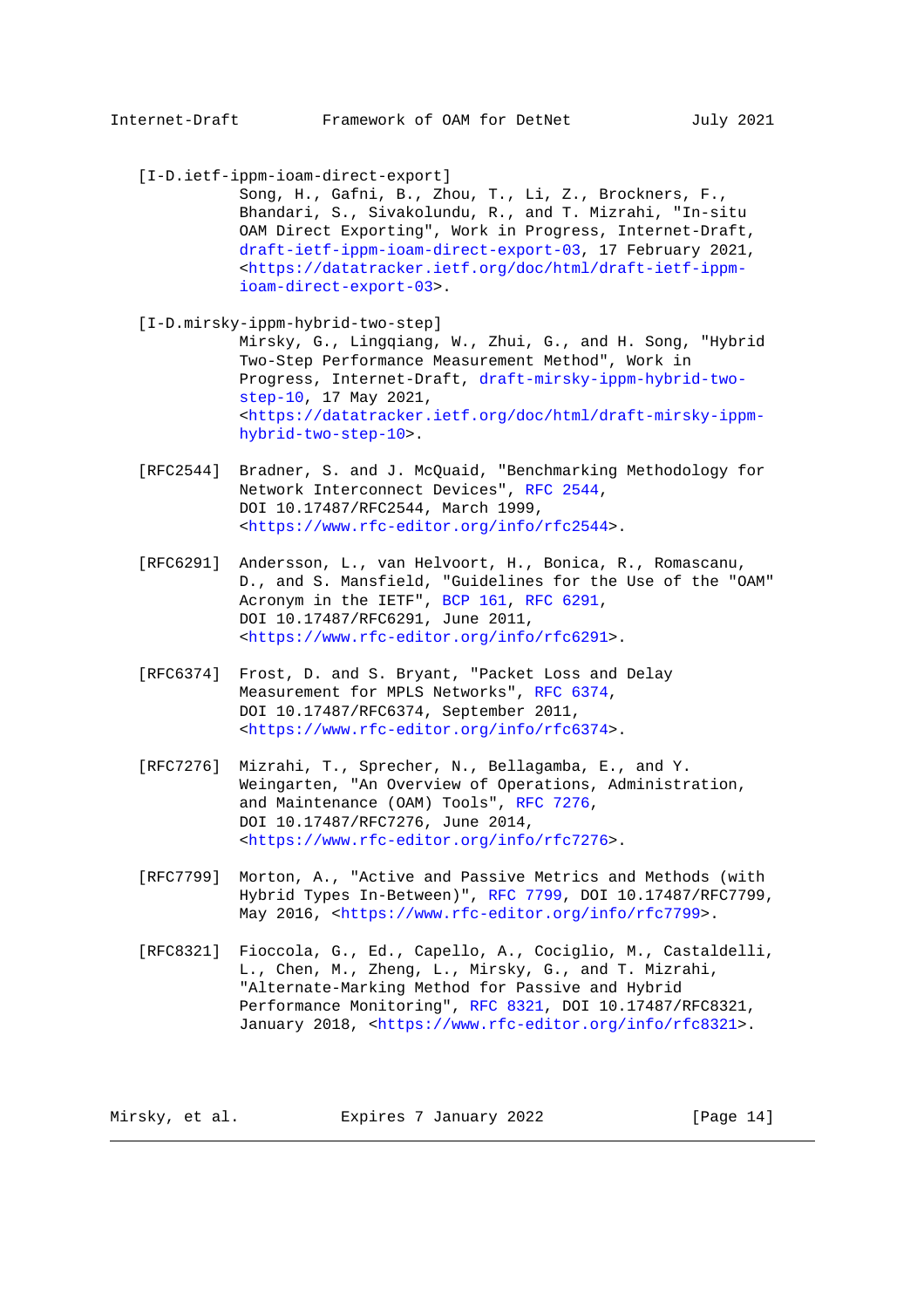<span id="page-14-0"></span>Internet-Draft Framework of OAM for DetNet July 2021 [RFC8939] Varga, B., Ed., Farkas, J., Berger, L., Fedyk, D., and S. Bryant, "Deterministic Networking (DetNet) Data Plane: IP", [RFC 8939,](https://tools.ietf.org/pdf/rfc8939) DOI 10.17487/RFC8939, November 2020, [<https://www.rfc-editor.org/info/rfc8939>](https://www.rfc-editor.org/info/rfc8939). [RFC9055] Grossman, E., Ed., Mizrahi, T., and A. Hacker, "Deterministic Networking (DetNet) Security Considerations", [RFC 9055,](https://tools.ietf.org/pdf/rfc9055) DOI 10.17487/RFC9055, June 2021, [<https://www.rfc-editor.org/info/rfc9055>](https://www.rfc-editor.org/info/rfc9055). Authors' Addresses Greg Mirsky ZTE Corp. Email: gregimirsky@gmail.com, gregory.mirsky@ztetx.com Fabrice Theoleyre CNRS 300 boulevard Sebastien Brant - CS 10413 67400 Illkirch - Strasbourg France Phone: +33 368 85 45 33 Email: theoleyre@unistra.fr URI: [http://www.theoleyre.eu](http://www.theoleyre.eu/) Georgios Z. Papadopoulos IMT Atlantique Office B00 - 102A 2 Rue de la Châtaigneraie 35510 Cesson-Sévigné - Rennes France Phone: +33 299 12 70 04 Email: georgios.papadopoulos@imt-atlantique.fr Carlos J. Bernardos Universidad Carlos III de Madrid Av. Universidad, 30 28911 Leganes, Madrid Spain Phone: +34 91624 6236 Email: cjbc@it.uc3m.es

Mirsky, et al. Expires 7 January 2022 [Page 15]